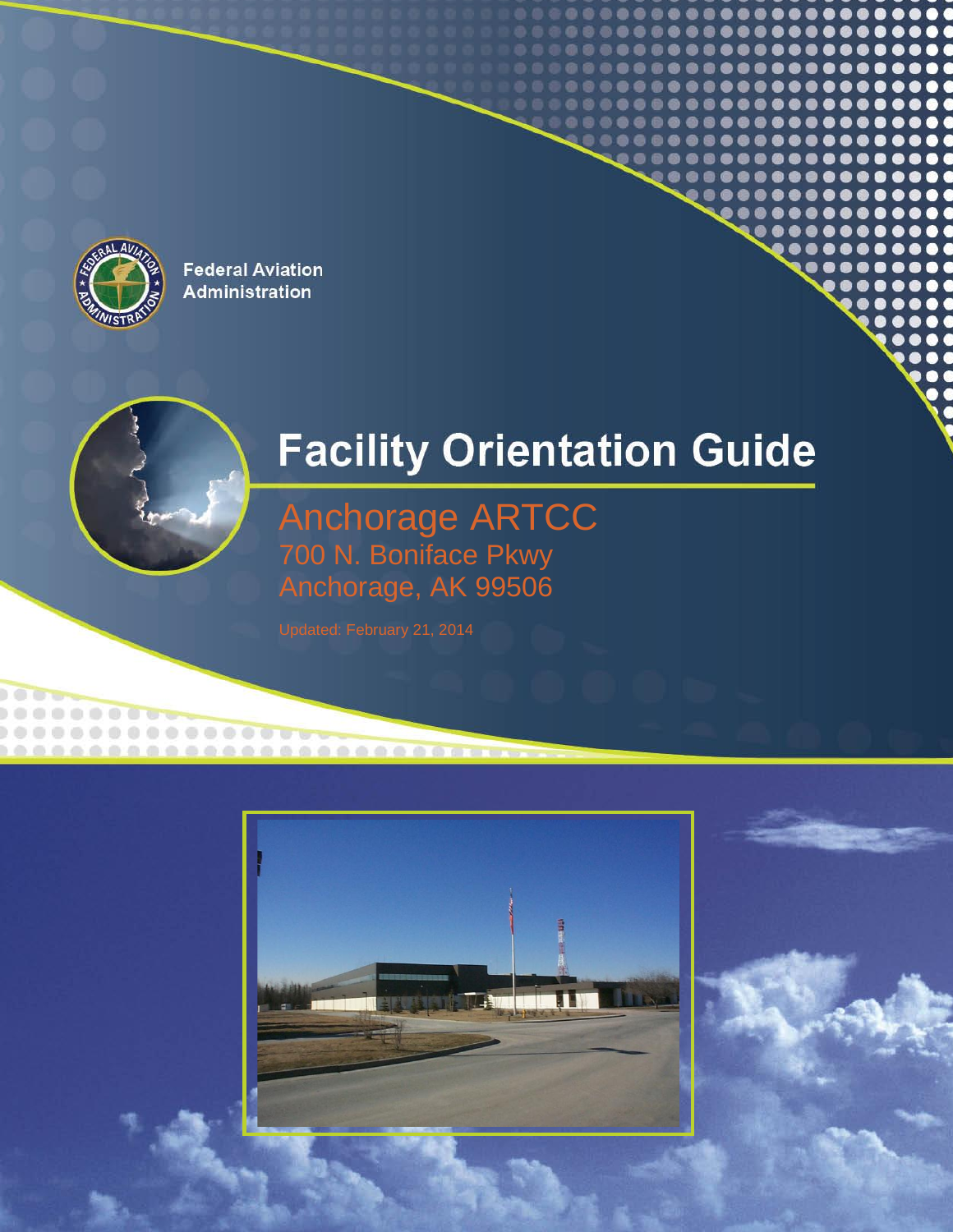

## **TABLE OF CONTENTS**

| Anchorage Center Today            | 3  |
|-----------------------------------|----|
| Anchorage Center Leadership Team  | 5  |
| Our Expectations of All Employees | 8  |
| Policies                          | 9  |
| Local Area Information            | 11 |
| Sporting and Special Events       | 13 |
| <b>Restaurants of Note</b>        | 14 |
| <b>Online Resources</b>           | 15 |
| Anchorage Center Area Map         | 17 |
| <b>Anchorage Center Directory</b> | 18 |

 $\bullet$ ٠  $\bullet$  $\bullet$  $\bullet$  $\bullet$  $\bullet$ 

 $\blacksquare$  $0 0 0$ 

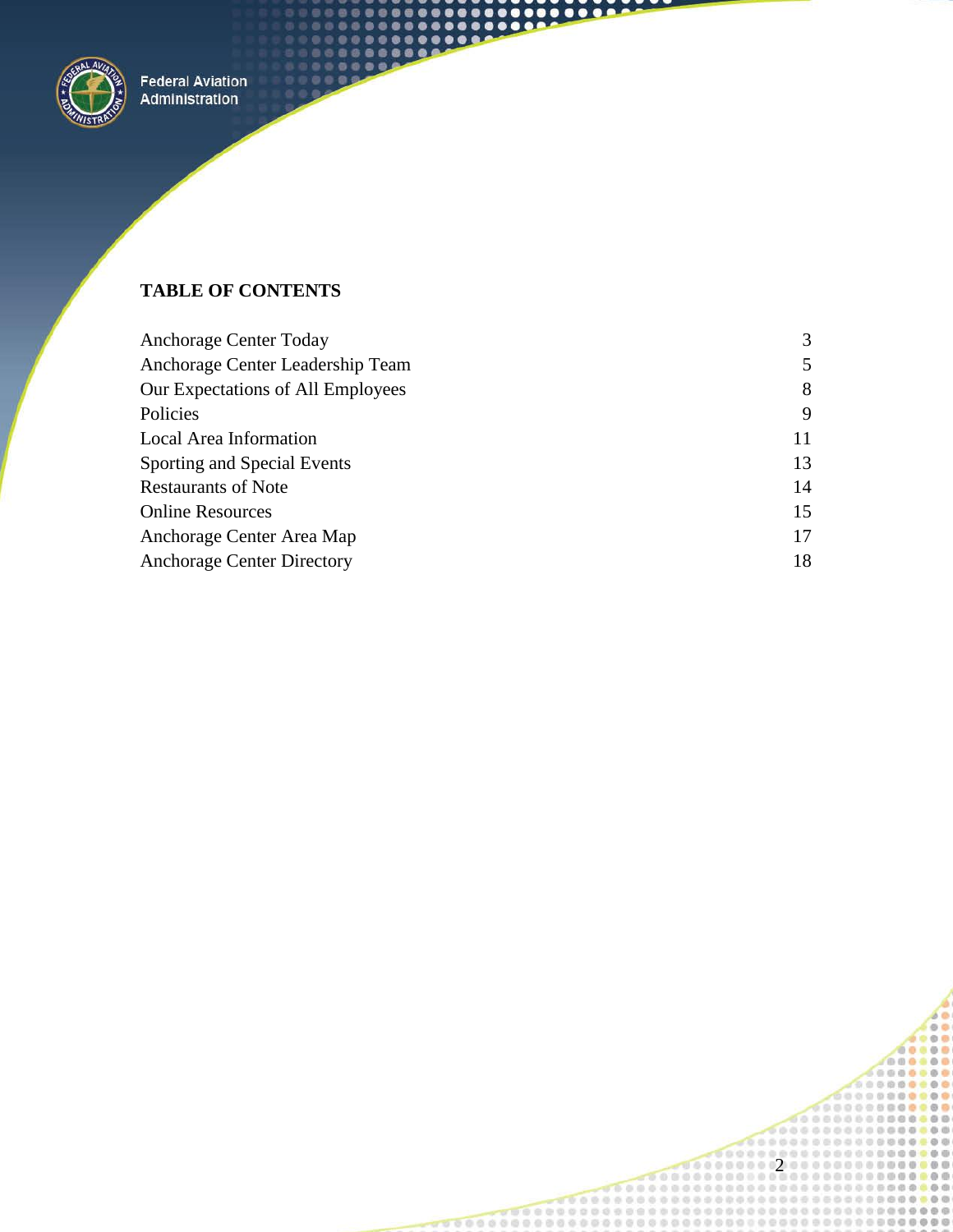

# **Anchorage Center Today**

<span id="page-2-0"></span>Anchorage Air Route Traffic Control Center (ARTCC) is the northern most center in the National Air Space (NAS) system terminating at the geographic north pole – where east meets west! Our FAA acronym is ZAN. We control both domestic and oceanic airspace. Unlike the contiguous United States, we control domestic traffic via MEARTS/FDP-2000 (Micro En Route Automated Radar Tracking System/Flight Data Processor-2000). Oceanic control is accomplished via the Ocean 21 (OC21) system utilizing Advanced Technologies Oceanic Procedures (ATOP).

Anchorage ARTCC has control responsibility for more than two-million square miles of airspace which is divided into three specialty areas for a total of 15 sectors. Many of our sectors span extremely large geographic areas. For example, the entire New York ARTCC domestic airspace (four areas) could be displayed on Anchorage ARTCC's sector 5 display alone! An airliner transiting our entire airspace, entering from the eastern most point and exiting at the western most point, would fly approximately 2,100 nautical miles and be under Anchorage ARTCC's control for 4 ½ hours. This is comparable to an airliner transiting the contiguous United States from Seattle to New York.

Our airspace is adjacent to eight Area Control Centers (ACC) in the international community: Japan/Fukuoka, Canada/Vancouver and Edmonton, Iceland/Reykjavik, Russia/Petropavlovsk-Kamchatsky, Anadyr, Magadan, and Murmansk. Additionally, we share a common boundary with Oakland ARTCC.

Anchorage ARTCC's airspace encompasses more military airspace than any other ARTCC in the NAS. This airspace covers approximately 60,780 square miles. The Department of Defense refers to its Alaskan special use airspace (SUA) as the "premiere training airspace in North America." Anchorage ARTCC assists the Alaskan North American Air Defense (NORAD) in planning and executing missions and training exercises throughout Alaska's airspace.

Historically, Anchorage ARTCC supports up to six major flying exercises (MFE) annually. Each MFE consists of 60 or more aircraft and hundreds of military personnel from the U.S. and our ally countries from around the world. The largest of the military exercises, Red Flag Alaska and Northern Edge, require 67,000 square miles of special use airspace. This is approximately five times the size of the airspace used for Red Flag out of Nellis Air Force Base, Nevada.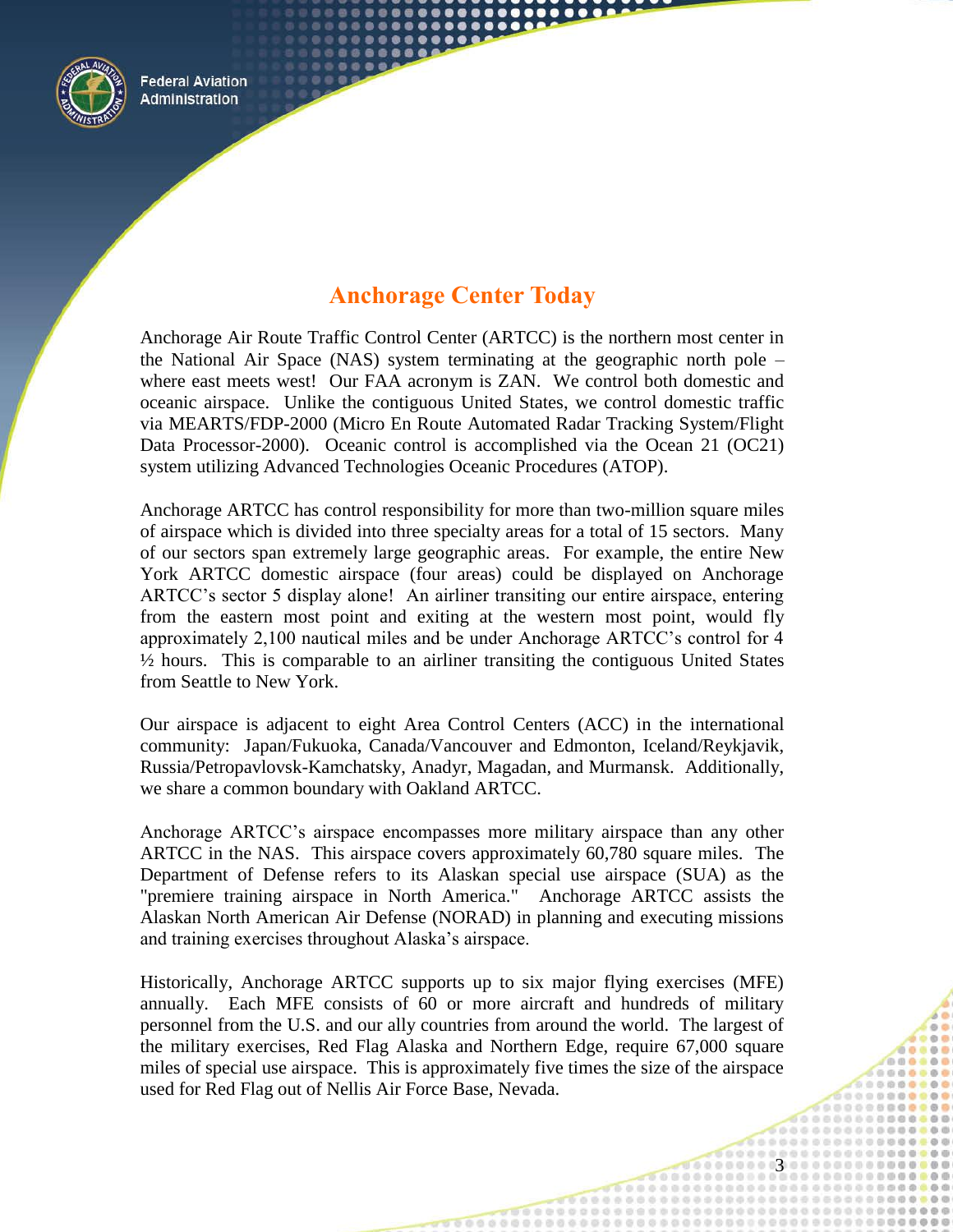

Anchorage ARTCC supports smaller military readiness exercise scenarios such as interception of unknown aircraft penetrating the Alaskan Air Defense Identification Zone (ADIZ), or responding to and intercepting lost communications aircraft in Class A airspace. Additionally, with two air force bases, Joint Base Elmendorf/Richardson (JBER) in Anchorage and Eielson Air Force Base (EIL) in Fairbanks, there are regular daily sorties which also utilize our services.

Of course, these training missions are in addition to the many real world search and rescue missions, and the occasional intercept missions, flown by the United States Air Force, Coast Guard, and Army aviators which are supported by Anchorage ARTCC throughout the year.

Our airspace is located within the infamous "ring of fire" and contains at least 33 active volcanoes. It is not uncommon that throughout the year notices to airmen (NOTAMs), flight plan reroutes, and temporary flight restrictions (TFRs) are necessary due to volcanic eruptions.

The Alaska Aerospace Development Corporation (AADC) Kodiak (rocket) Launch Complex (KLC) and spaceport facility, along with the Geophysical Institute University of Alaska-Fairbanks (GIUAF) Poker Flat (rocket) Research Range Launch Complex, operate within our domestic airspace. These operations present the same challenges as volcanoes. The difference is we can plan for these! However, another rocket situation that we cannot plan for is the United States Army launch site for antiballistic missiles located in Delta Junction at Fort Greely. It is a strategic part of our Nation's defense plan and it does impact our procedures when world events occasionally escalate.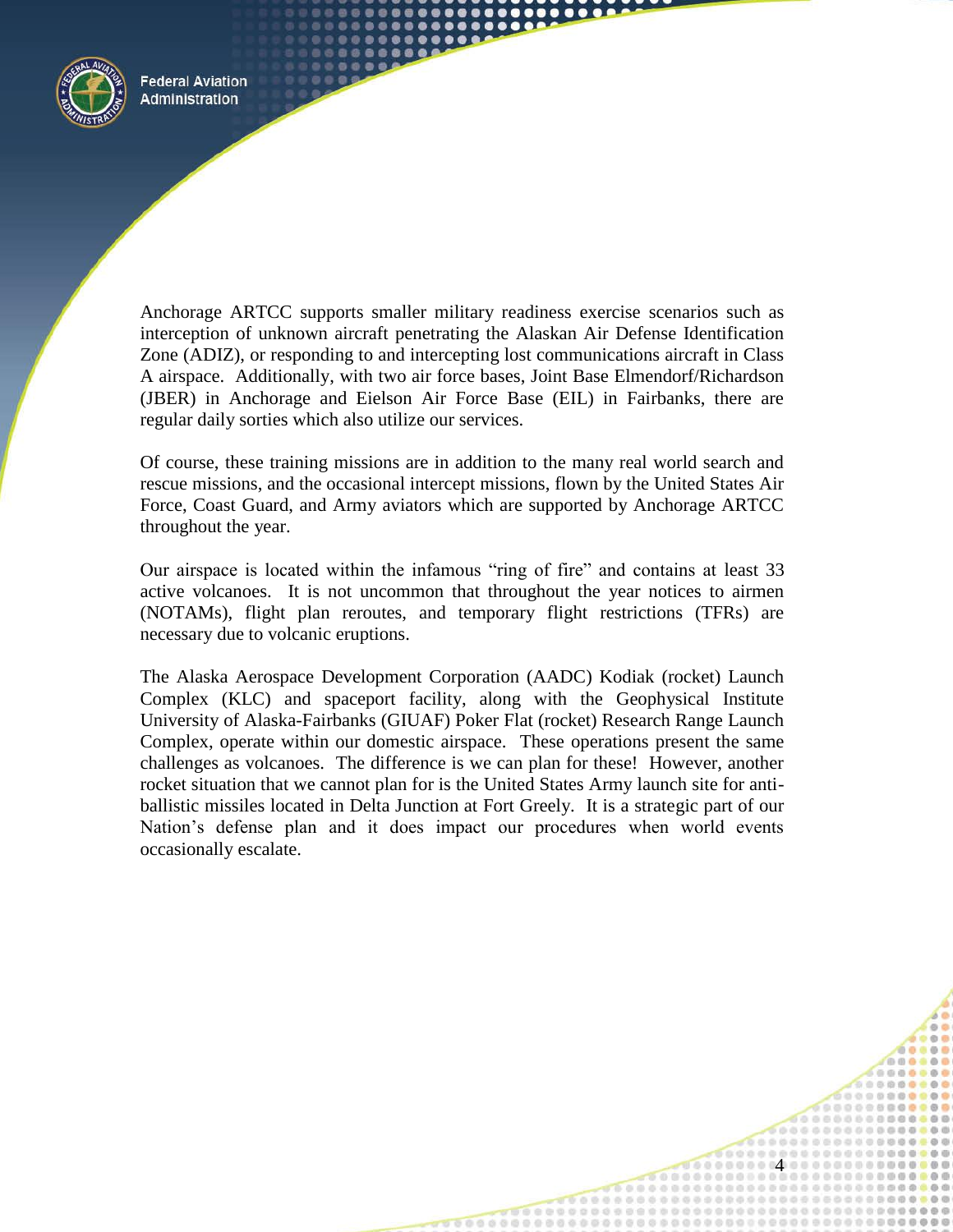

# **Anchorage Center Leadership Team**

<span id="page-4-0"></span>Gail Ferguson and Steve Kessler head the Anchorage Center Leadership Team. Below are their biographies that outline the career paths of these distinguished individuals and briefly describe their personal interests and hobbies.

## **Gail Ferguson, Air Traffic Manager, Anchorage Center**

Gail Ferguson started with the FAA in April of 1984, and reported to Anchorage ARTCC in July. She worked as an air traffic controller, airspace and procedures specialist, then as an operations supervisor. In late 1992 she went to Washington, D.C. on a detail to work in the Enroute/Oceanic Requirements Branch. Returning to Alaska, Gail accepted a job at the Alaskan Regional Office to work in the Air Traffic Division as an international procedures specialist from 1993 until 1998. During that assignment, she



5

was detailed to Montreal for eight months to represent the FAA at the International Civil Aviation Organization (ICAO) Headquarters. Her assignment there was to assist with an oceanic separation standards project.

Gail returned to us at Anchorage ARTCC in mid-1998 and has since served as the Airspace and Procedures Manager, Supervisory Traffic Management Coordinator (STMC), Traffic Management Officer (TMO)/System Operations Manager, Operations Manager, Staff Manager and is currently our acting Air Traffic Manager.

Gail enjoys the many outdoor activities Alaska has to offer, especially fishing, camping, and flight-seeing in her Cessna 172.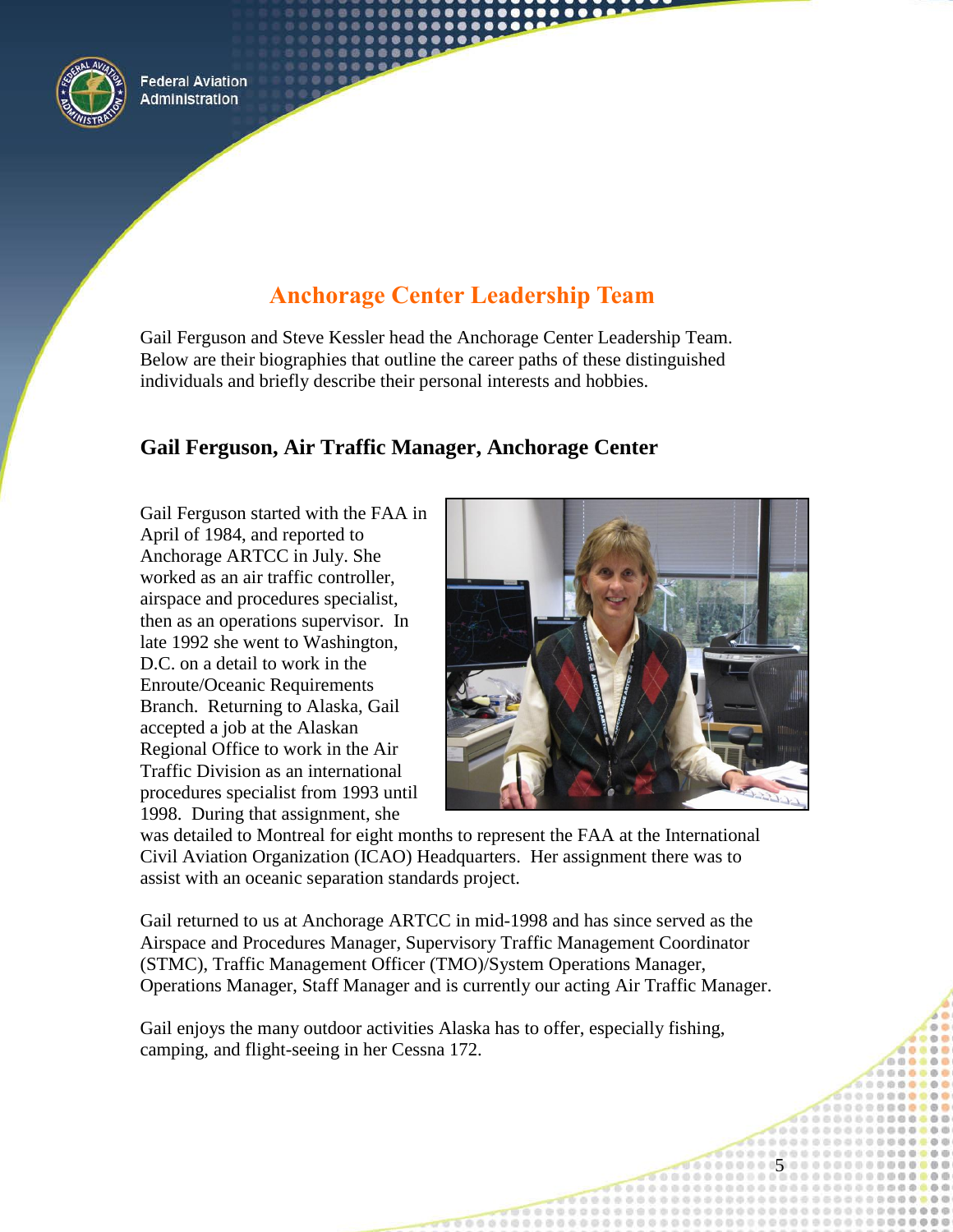

# **Steve Kessler, Staff Manager, Anchorage ARTCC**

Steve Kessler began his air traffic control career in 1981 with the US Air Force. During his eight years as an air traffic controller he provided radar approach control services at Grand Forks, North Dakota and Mountain Home, Idaho. In 1990, Steve was hired by the FAA and after completing the FAA Academy was assigned to Memphis ARTCC. While at Memphis he worked as both a controller and traffic management coordinator. In 2004, Steve accepted a position as a Front Line Manager at Minneapolis ARTCC and was assigned to the traffic management unit as a Supervisor of Traffic Management in 2005.



6

In 2007 he joined Anchorage ARTCC as Supervisor of Traffic Management. In 2009 Steve was detailed to Anchorage Terminal District and assigned as Acting Staff Manager. In 2011 he returned to Anchorage ARTCC as our Traffic Management Officer and has since served as Support Manager for Airspace and Procedures, Operations Manager, Traffic Management Officer and most recently as Staff Manager.

Outside of work, Steve and his wife Deborah try to keep up with their two teenaged kids. He enjoys motorcycling, hiking, biking, fishing, and walking his two labs.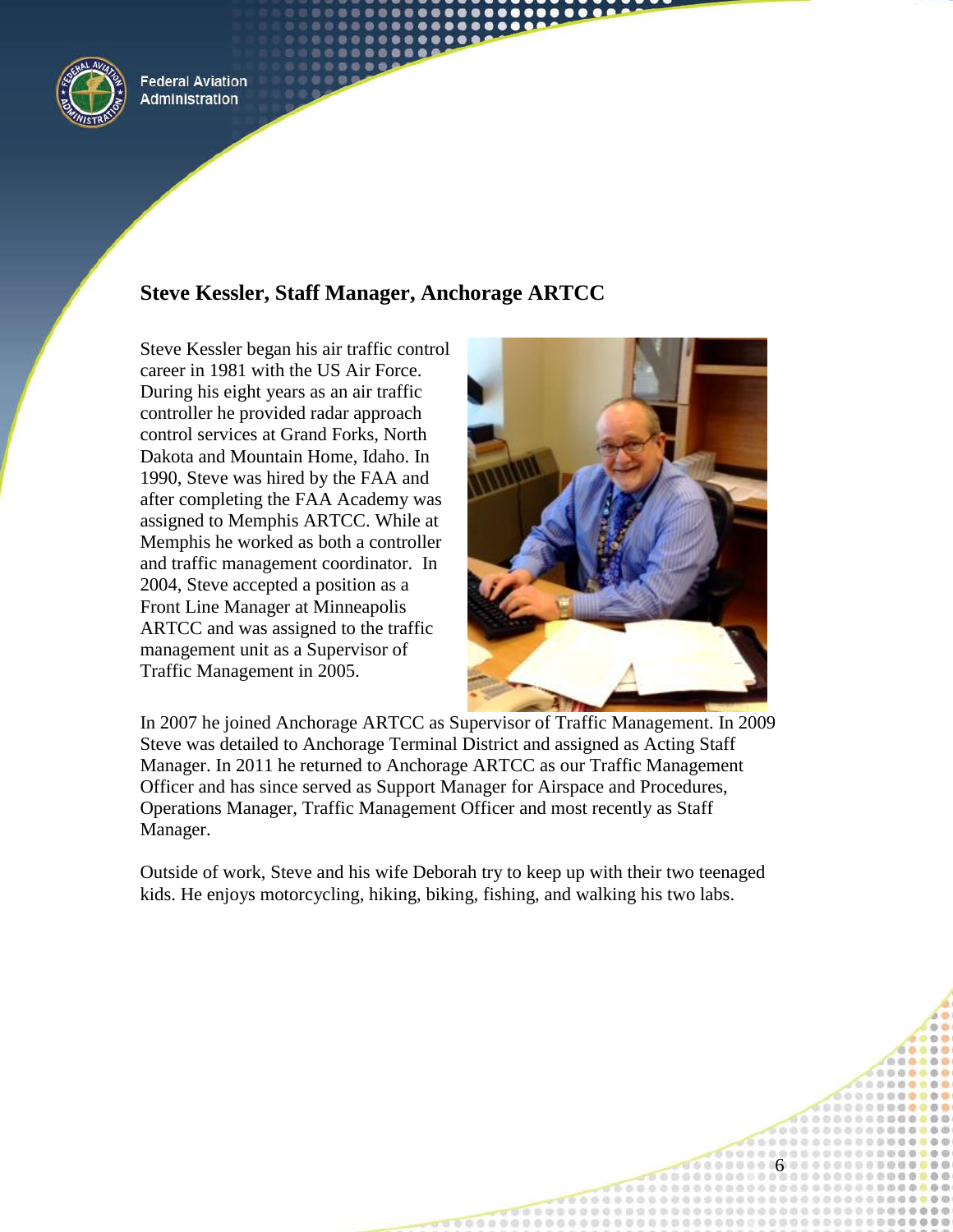

# **Anchorage ARTCC Organization**

The following organizational chart depicts the structure of the Anchorage Center Management Team.

.

٠ ٠

 $\bullet$ 

...

 $\bullet\bullet\bullet\bullet$ 



7

 $0.0.0$ 

.......

000000000

Ø. ö in. G.

 $0.0$ db db

.....

 $\sigma$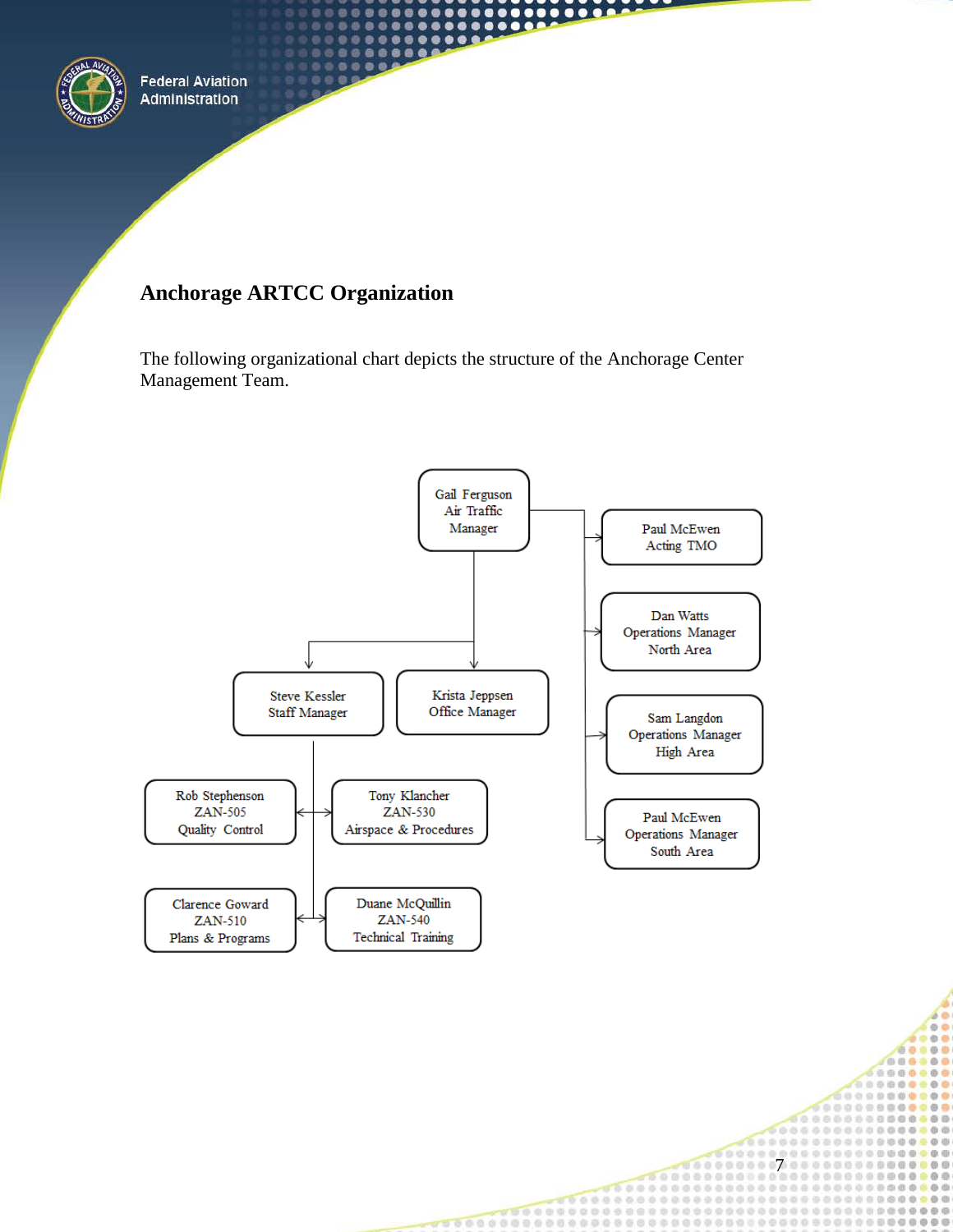

# **Our Expectations of All Employees**

<span id="page-7-0"></span>Anchorage Center leadership team expects all employees to**:**

- Come to work, be on time
- $\bullet$  Be prepared mentally and physically
- Understand leave policy and manage your leave appropriately
- Be cooperative and professional
- Treat people with respect and dignity
- Take initiative
- Be accountable
- Lead by example be a good role model
- Do not tolerate or engage in any form of harassment or discrimination
- Actively participate in training
- Know your airspace and systems, know your equipment
- Use prescribed phraseology/correct facility and equipment names
- Follow rules and procedures
- $\bullet$  Be open to feedback provide honest information
- Be an effective team member



*Surfing in Yakutat, AK*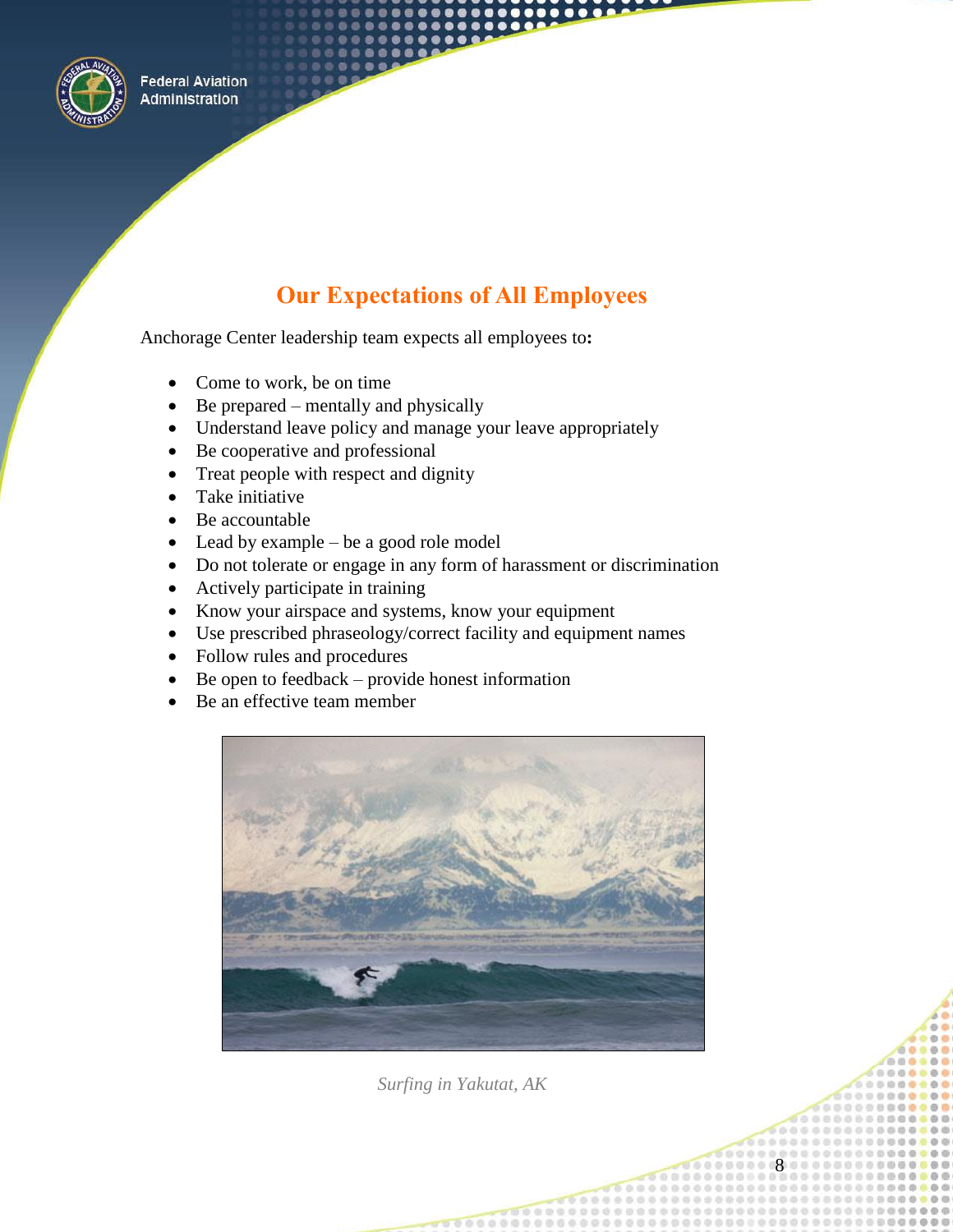

# **Policies**

#### <span id="page-8-0"></span>**Reporting for Duty**

Your typical duty day will start promptly at 7:00 am. If you cannot be present for your shift, you must contact your supervisor as soon as possible.

## **Hours of Duty**

Your hours of duty will be from 7:00 am to 3:30 pm as stated above. However, when you progress through your training, you will be required to do shift work. Your breaks will be at the discretion of your supervisor or Front Line Manager.

## **Parking**

Parking is very spacious. In order to gain access to the facility, you must show security your ID badge to a security officer. Your vehicle can be subject to search at any time.

#### **Security**

Security is here for your protection as well as others. They are responsible to assist management in any type of emergency and evacuation. Security will also inform the facility management of any visitors that arrive at the center.

#### **Building Access**

Building access is secured by personal ID cards and cypher lock systems. You will be sent downtown to the Alaskan FAA Regional Office to be issued your ID card by FAA Security. Immediately upon arrival, you may be issued temporary access cards by our on-site contract security officers.

 $\overline{Q}$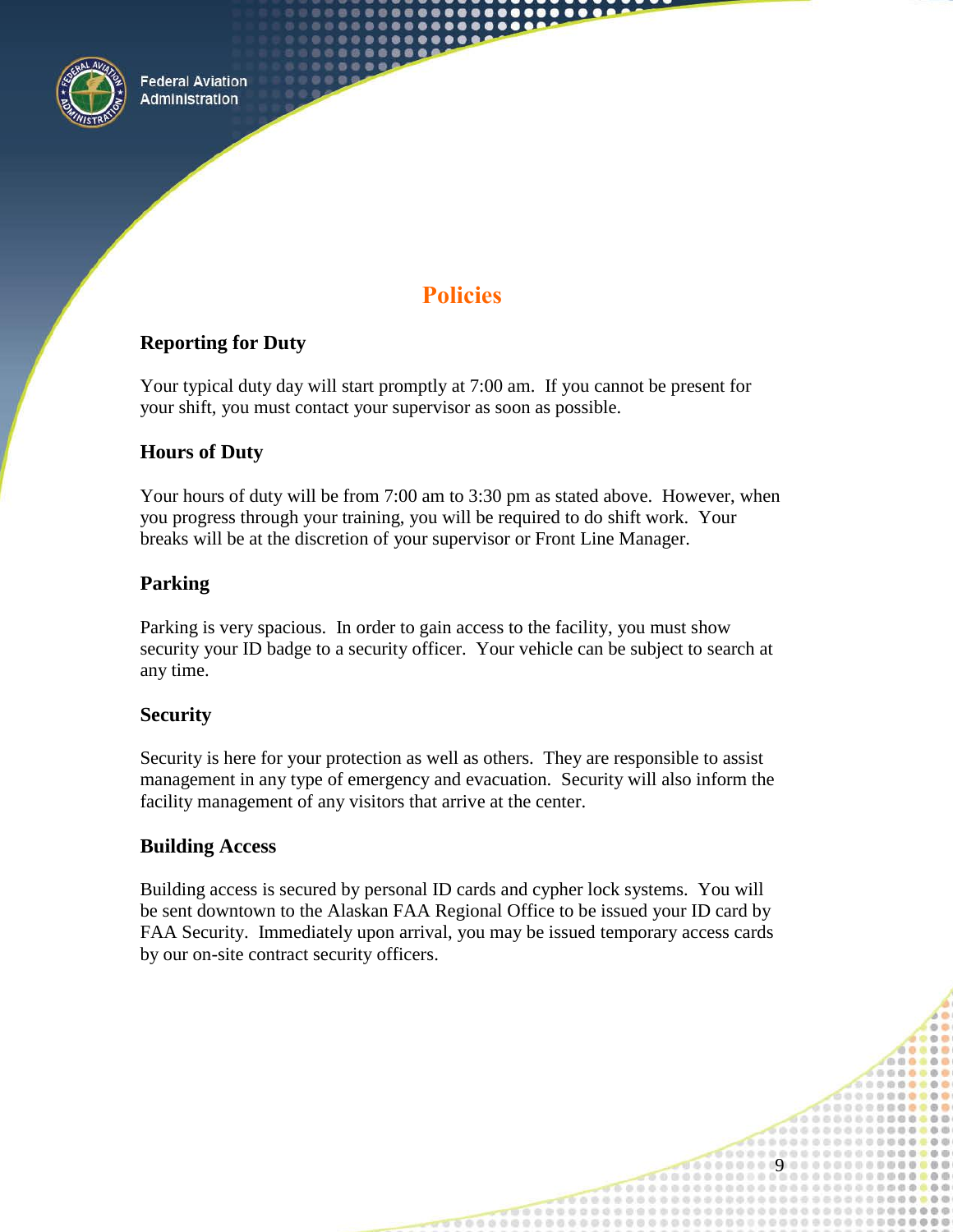

## **FAA ID Cards**

Your ID must be displayed in plain sight at all times when you are in and around the facility. Your ID must be worn above your hip and no higher that your chin. If you lose your ID, you MUST contact your supervisor immediately.

#### **Guests and Visitors**

If you plan to have any visitors to the facility, you must make arrangements with your supervisor 24 hours in advance. Your visitor will be issued a temporary badge and MUST be accompanied by an FAA employee at all times.

#### **Cell Phones**

Cell phones are permitted for use at this facility. However, you may not have your cell phone activated in the operations area. This means turned off - no airplane mode.



*Sunset View of Sleeping Lady*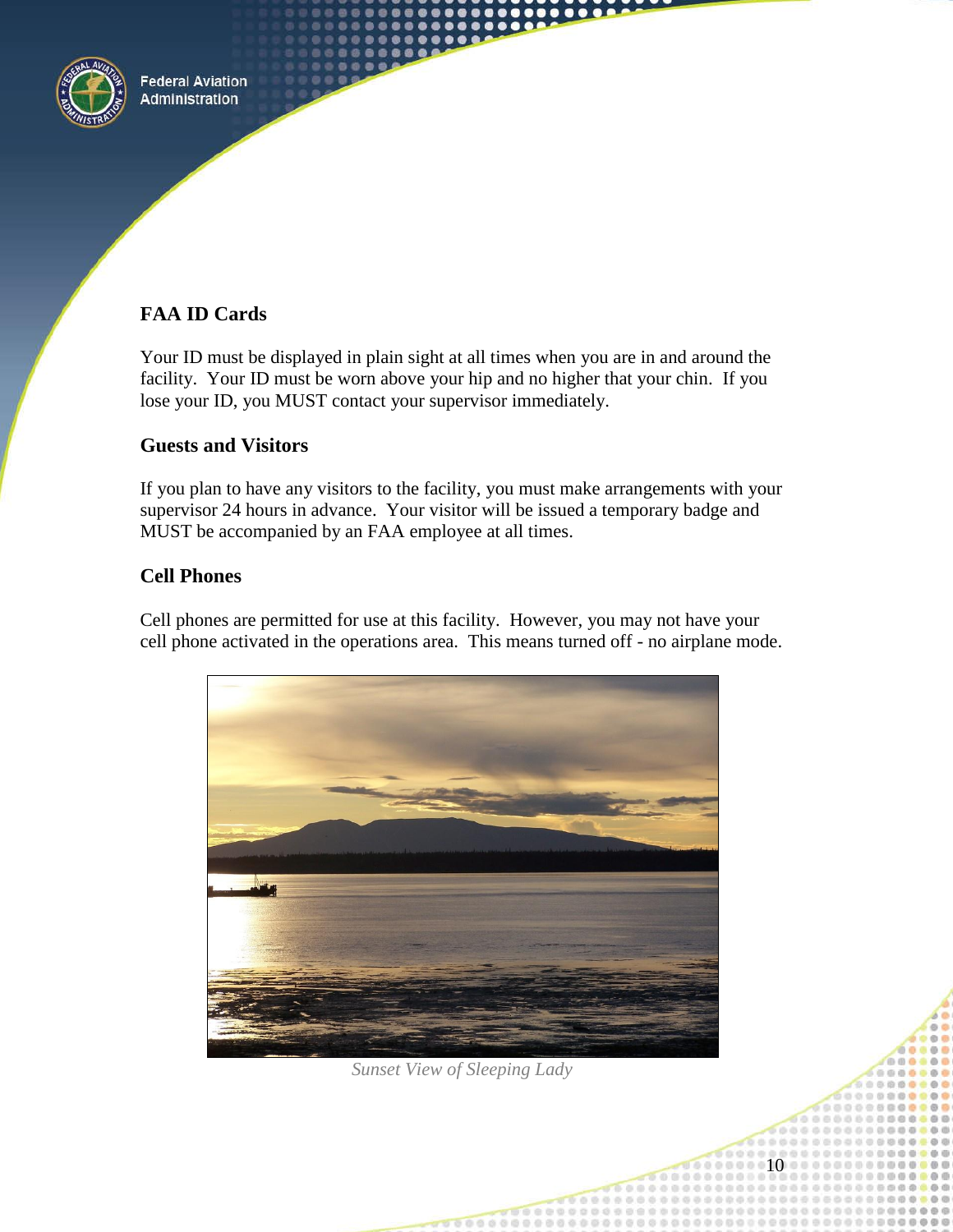

# **Local Area Information**

#### <span id="page-10-0"></span>*Anchorage Profile*

"The City of Lights and Flowers," Anchorage sits at the head of Cook Inlet, beneath the Chugach Mountains.



*The Anchorage skyline* 



Anchorage is home to more than half of the population of Alaska. It possesses all the cultural amenities and activities one would expect from any urban center, however this one is surrounded by an awesome wilderness of mountains, valleys, glaciers, fjords, and volcanoes - both active and inactive!

When most people hear the name Alaska, or Anchorage, it may stir up images of igloos and Eskimos, but Alaska's largest city is nothing like that at all. Anchorage is much warmer than you may think. In the summer, Anchorage's average temperature is 68 degrees, which is ideal for most outdoor summer activities. Here you can enjoy hiking (just like our Assistant Air Traffic Manager) on the many mountain trails. You can also walk through the several greenbelt parks; go salmon fishing, sightseeing, and participate in many other summer activities as you would in any U.S. urban area.

Winter time in Anchorage is ……..cold. However, there are plenty of outdoor activities that you can participate in if you like the snow. The Alyeska Ski Resort in Girdwood, Alaska which is located less than an hours' drive south of Anchorage. There, you can enjoy world-class skiing and snowboarding (just like our Air Traffic Manager). There are many trails outside of Anchorage that you may ride your *snowmachine* (we do not call them snowmobiles in Alaska) if you decide to get one. Winter is also the time for annual local favorite events like Anchorage's Fur Rondy and the world famous Alaska Iditarod sled dog race.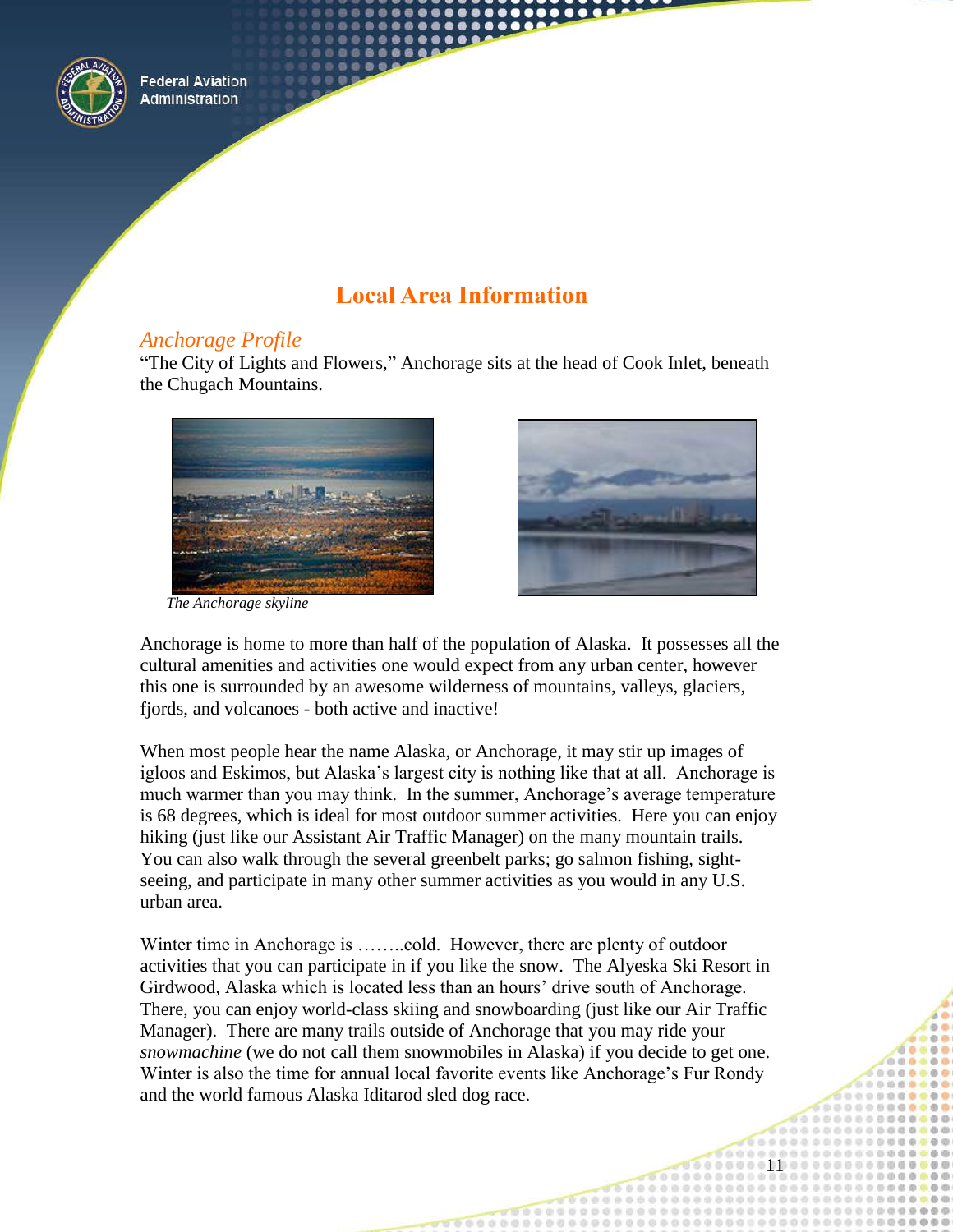

## *Attractions Abound in Anchorage*

Our modern city, which today occupies the 'Anchorage bowl', grew up from a few streets downtown. Anchorage was born as a railroad-construction camp, and then became a boomtown when oil was discovered in 1957.

Downtown Anchorage clearly displays reverence for its history. A walk through the museums and historic buildings gives a rich glimpse into this fascinating past. Browse through galleries of art, native artifacts, and full-sized replicas of native dwellings at Anchorage's most informative museum. Don't miss Sydney Laurence's classic Mount McKinley painting. The Alaska Center for the Performing Arts was built during the 1980s. "The PAC" is one of the nation's foremost performance houses. See fine art or watch an Alaskan film daily from 9am-9pm. Legend has it that artist Sydney Laurence's ghost haunts the building, transforming the colors of lights and sending empty elevators up and down. The Dena'ina Center is an ultramodern convention center, along with the Egan Center, which displays traditional and modern Alaskan art, including a magnificent wood-and-whalebone sculpture named "Eskimo Spirit Carvings." It is named in honor of Governor William Egan, Alaska's first elected governor.

The Anchorage 5th Avenue Mall, a five-level center anchored by JC Penney and Nordstrom, houses Alaska's only Banana Republic, Body Shop, and Eddie Bauer, in addition to local retailers such as Alaska Wild Berry Products and the Iditarod Store.





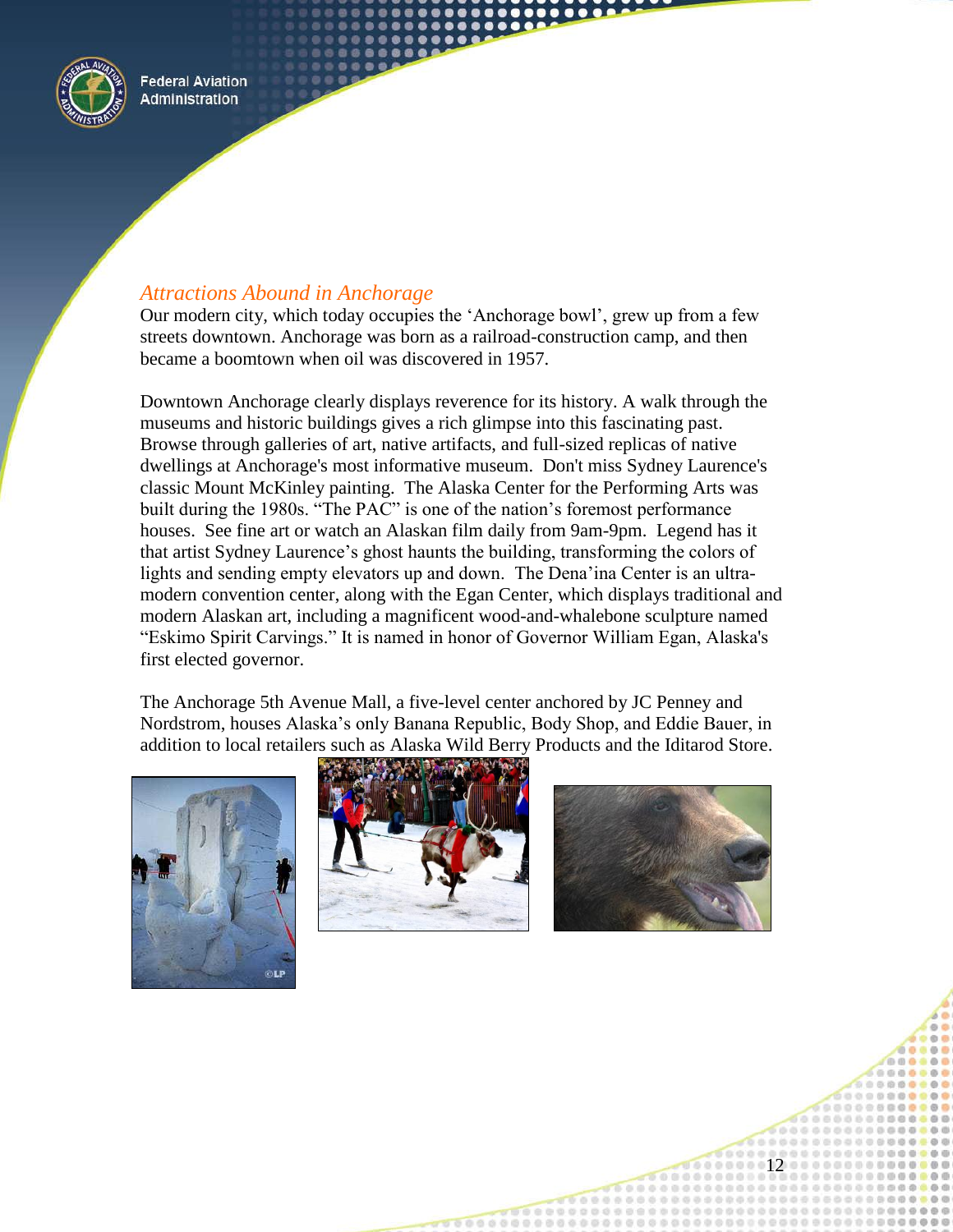

# **Sporting and Special Events**

<span id="page-12-0"></span>

We have two semi-professional baseball teams in Anchorage. The Anchorage Bucs and the Anchorage Glacier Pilots, both teams are part of the Alaska Baseball League. They compete at the Anchorage Baseball Field across from the Anchorage Football Stadium. Anchorage is also home to a minor league professional hockey team, the Alaska Aces of the ECHL. They play at the Sullivan Arena, just across the parking lot from the Anchorage Football Stadium.

13

## *The Last Great Race on Earth – The Iditarod*

The Iditarod Sled Dog Race is a race of 1,150 miles over the roughest, most beautiful terrain Mother Nature has to offer; from Anchorage in south central Alaska, to Nome on the western Bering Sea coast. Each team of 12 to 16 dogs and their musher travel over 1,150 miles in 10 to 17 days, persevering through jagged mountain ranges, frozen rivers, dense forests, desolate tundra, and miles of windswept coast. Temperatures can be far below zero, winds can cause a complete loss of visibility, and the teams must endure long hours of darkness. It is a race extraordinaire. It is, the Last Great Race on Earth, and it is run right here in Alaska.

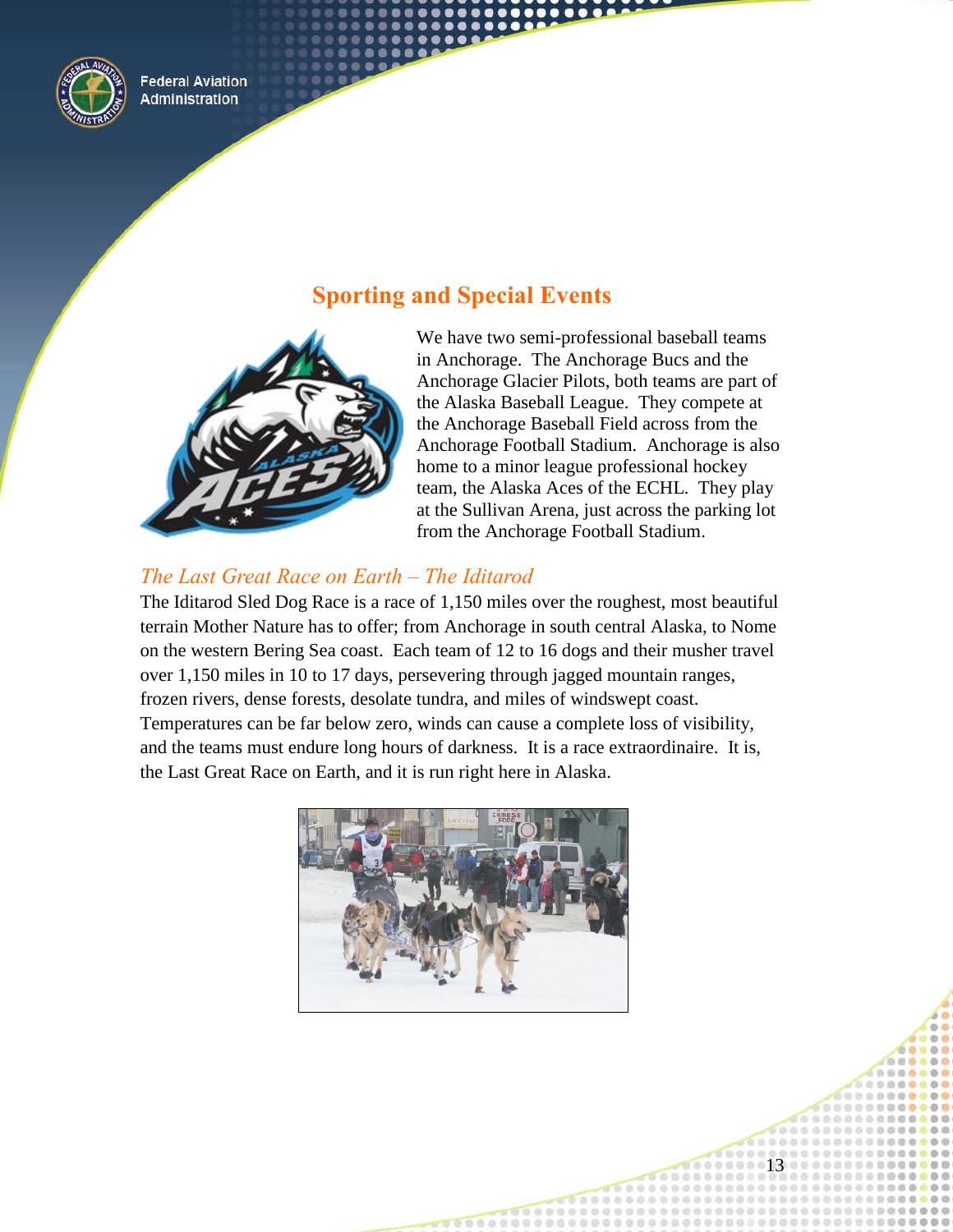

# **Restaurants of Note**

<span id="page-13-0"></span>Simon and Seafort's*-* 420 L St., Ste. 202 Anchorage, AK 99501-1937 Phone: (907) 274-3502 World-class view and the finest Alaska seafood.

14

Gwennie's Old Alaska Restaurant- 4333 Spenard Rd Anchorage, AK 99517 Phone: (907) 243-2090

Family restaurant steeped in history; serving generations of locals and tourists alike. The unique historic ambiance is an intriguing backdrop for the all-day breakfast menu and enormous sandwiches and dinners, but please don't feed the bears.

Moose's Tooth*-* 3300 Old Seward Hwy. Anchorage, AK 99503-4129 Phone: (907) 258-2537 Handcrafted pizzas and our own ales and sodas.

#### Sourdough Mining Company- 5200 Juneau Street

Anchorage AK. 99518 Phone: (907) 563-2272 The Sourdough Mining Company Restaurant is a replica of an old mill house. Our menu offers a variety of selections. Enjoy a cocktail from their full-service Creekside Saloon while viewing Alaskan salmon in our backyard creek.

Glacier BrewHouse- 737 W. Fifth Ave. Anchorage AK. 99501 Phone: (907) 274-2739 Located on the corner of 5th Avenue and H Street. Alaska's first choice for fresh Alaska seafood, rotisserie grilled meats, pizzas, handcrafted ales, classic cocktails. Voted Best BrewPub '96 to '98.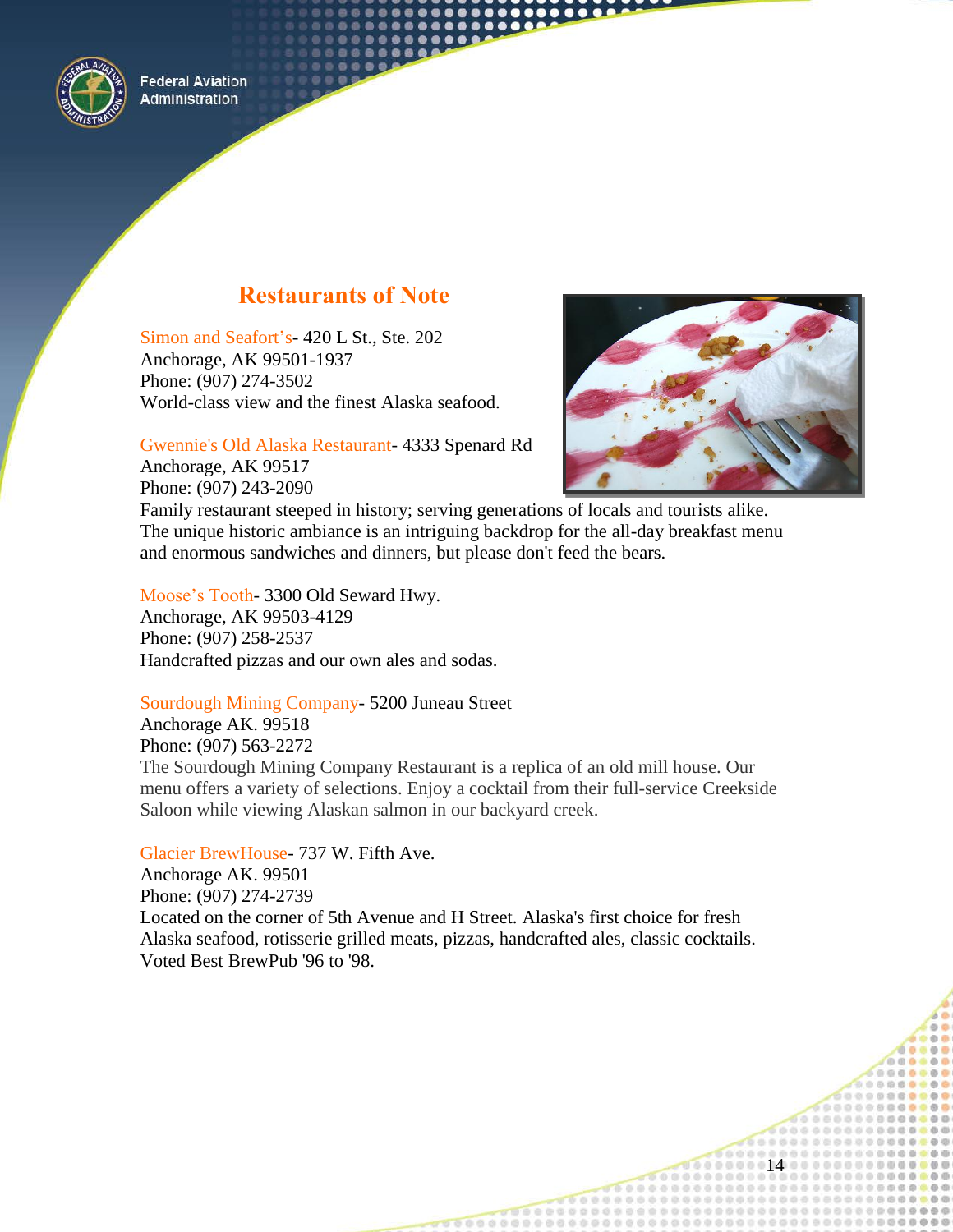

# **Online Resources**

<span id="page-14-0"></span>*Local Area Resources* Municipality of Anchorage: [http://www.muni.org](http://www.muni.org/) Chamber of Commerce: [http://www.anchoragechamber.org](http://www.anchoragechamber.org/)

*Housing and Relocating Assistance*  NeighborWorks Anchorage: [http://www.nwanchorage.org](http://www.nwanchorage.org/) Anchorage Daily News Classifieds: http://www.adn.com/classified/real\_estate/

## *Cellular Phone Service Providers*

National Companies: AT&T:<http://www.att.com/wireless>

Service will work if you are already a customer: Sprint PCS: [http://www.sprint.com](http://www.sprint.com/) Verizon: [http://www.verizonwireless.com](http://www.verizonwireless.com/)

Alaskan Companies: Alaska Communications: [http://www.alaskacommunications.com](http://www.alaskacommunications.com/) GCI:<http://www.gci.com/wireless> MTA: http://www.mtasolutions.com

*Local Television/News* Anchorage Daily News: [http://www.adn.com](http://www.adn.com/) NBC: [http://www.ktuu.com](http://www.ktuu.com/) CBS: [http://www.ktva.com](http://www.ktva.com/) NBC/CW: [http://www.youralaskalink.com](http://www.youralaskalink.com/) PBS: [http://www.alaskapublic.org](http://www.alaskapublic.org/) NPR:<http://www.alaskapublic.org/kska>

*Anchorage Schools* Anchorage Public Schools: [http://asdk12.org](http://asdk12.org/) Private Schools: [http://www.50states.com/alaska/anchorage\\_private\\_schools.htm](http://www.50states.com/alaska/anchorage_private_schools.htm)

66888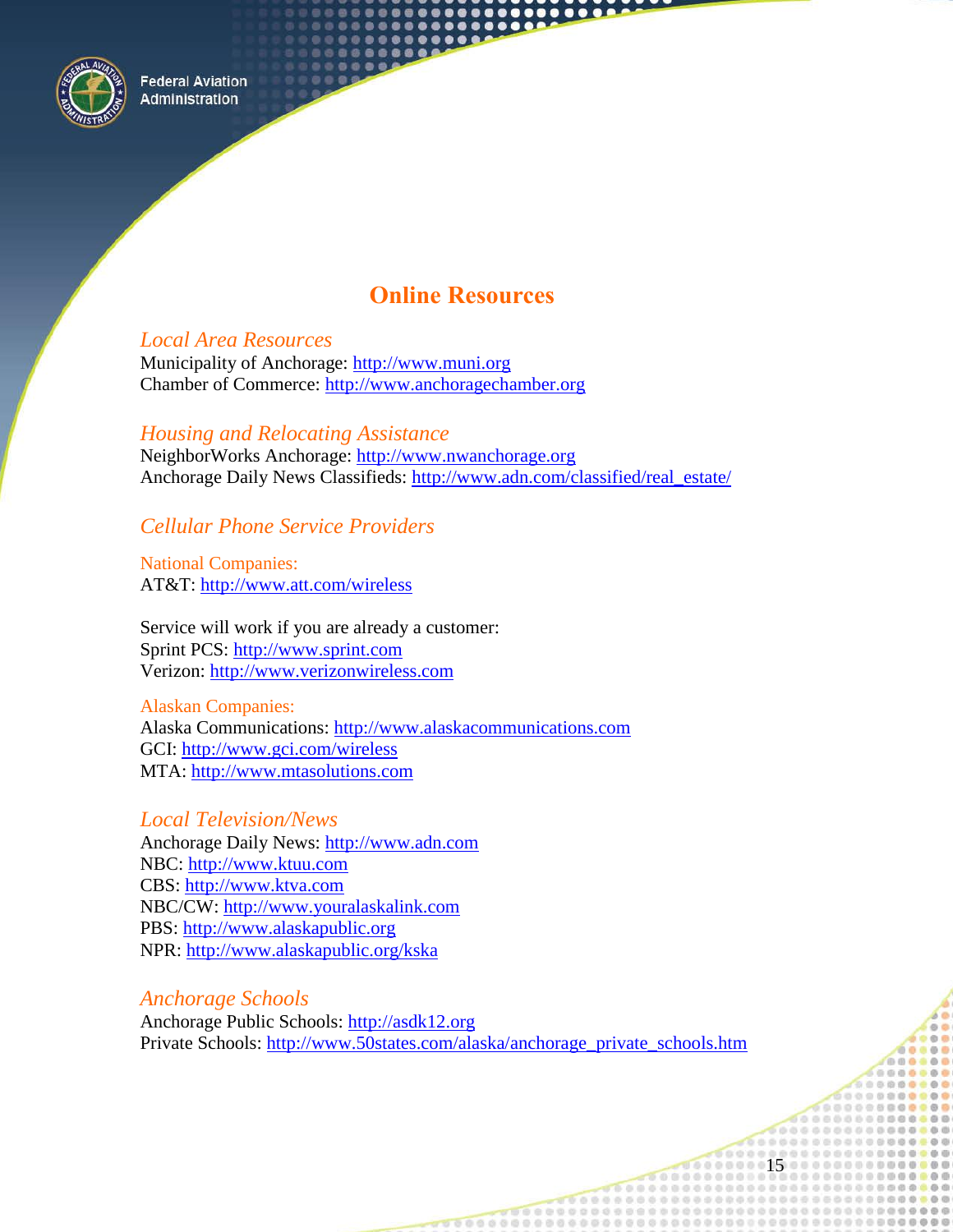

## *Local Sports Teams*

Baseball: Anchorage Bucs (Alaska Baseball League): [http://www.anchoragebucs.com](http://www.anchoragebucs.com/) Baseball: Anchorage Glacier Pilots (Alaska Baseball League): [http://www.glacierpilots.com](http://www.glacierpilots.com/) Hockey – Anchorage Aces (East Coast Hockey League): [http://www.alaskaaces.com](http://www.alaskaaces.com/)

## *Sports Leagues*

Flag Football League: <http://www.flagfootball.org/Alaska.htm> Softball League: [http://www.alaskasoftball.com](http://www.alaskasoftball.com/) Anchorage Sports Association: [http://www.anchoragesports.com](http://www.anchoragesports.com/) Anchorage Hockey Association : [http://anchoragehockey.pucksystems.com](http://anchoragehockey.pucksystems.com/)

#### *Recreational Activities and Sports Links*

Anchorage Parks & Recreation:<http://www.muni.org/departments/parks> Anchorage Museum at Rasmuson Center: http://www.anchoragemuseum.org/ Anchorage Zoo:<http://www.alaskazoo.org/> Alaska Native Heritage Center: http://www.alaskanative.net Alaska Botanical Garden: http://www.alaskabg.org Alaska Museum of Natural History: http://www.alaskamuseum.org Alaska Aviation Heritage Museum: http://www.alaskaairmuseum.org H2Oasis Indoor Water Park: http://www.h2oasiswaterpark.com Alaska Hiking Trails: http://www.alaskatravel.com/alaska-adventure/alaskahiking.html Alaska Center for the Performing Arts (PAC): http://www.alaskapac.org

## *Local Colleges and Universities*

Alaska Pacific University: http://www.alaskapacific.edu Charter College: http://www.chartercollege.edu University of Alaska at Anchorage: http://www.uaa.alaska.edu Wayland Baptist University: http://www.wbu.edu/anchorage/

## *Travel to your Duty Station*

Travel to your duty station from Oklahoma City can be an adventure. Air travel will be approximately 12-14 hours of travel time with at least one stop. If you drive, you can expect approximately 4000 miles taking about 65 hours of driving time. This will mean about a week on the road. You will be traveling through a foreign country (no, Canada is not part of the USA), which means you will need at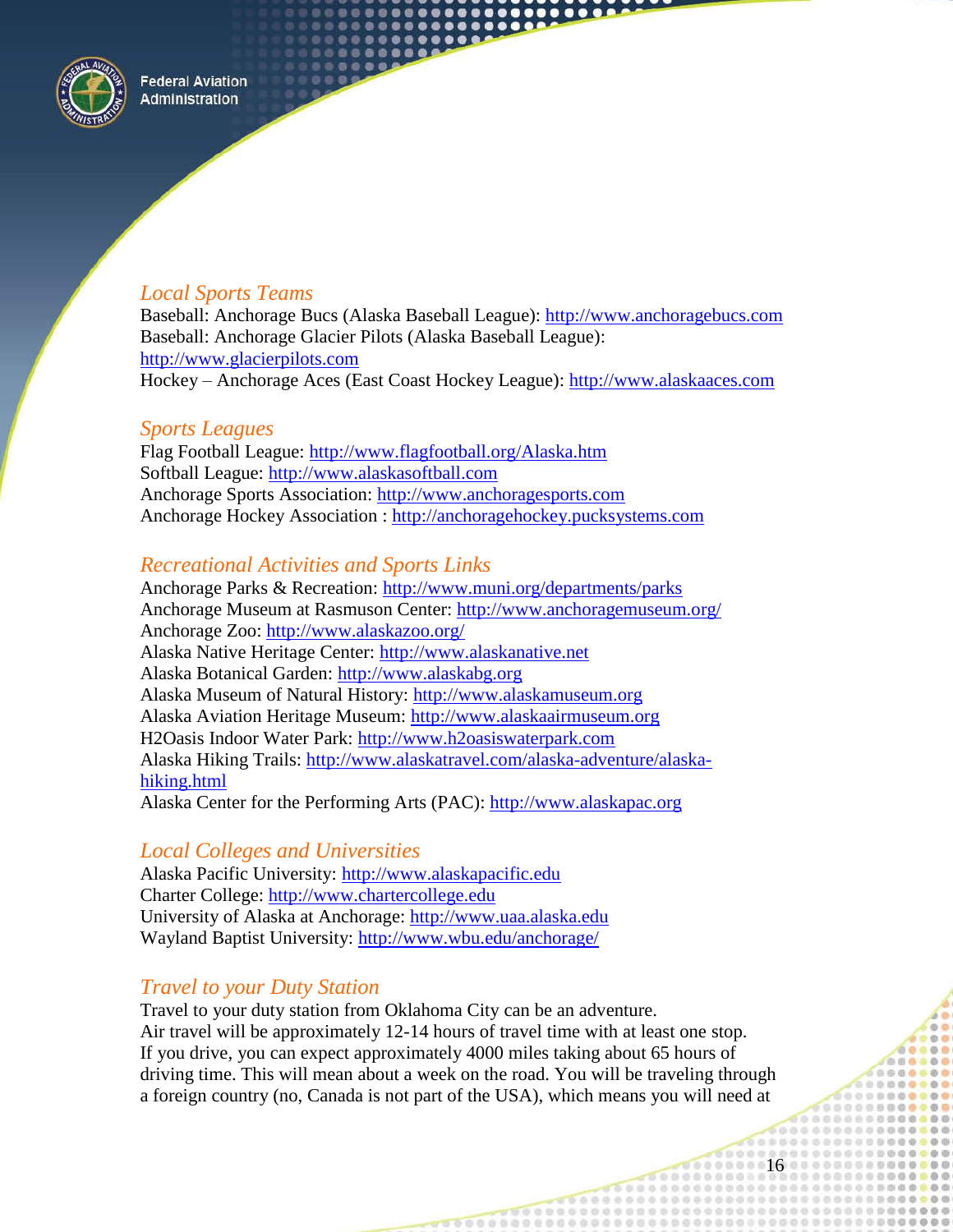

minimum your birth certificate or preferably a passport in order to reenter the US when you reach the state of Alaska. Beginning June 1, 2009 a passport will be required.

....

During your trip you will most likely encounter deer, buffalo, moose, Dall sheep, caribou, and possibly a bear or two crossing or standing in the roadway. Extreme diligence is advised at all times. A good source for travel information through the north country is a travel guide called "The Milepost" which should be available at most bookstores. http://www.milepost.com/

# **Anchorage Center Area Map**

<span id="page-16-0"></span>

45 45 45 45 45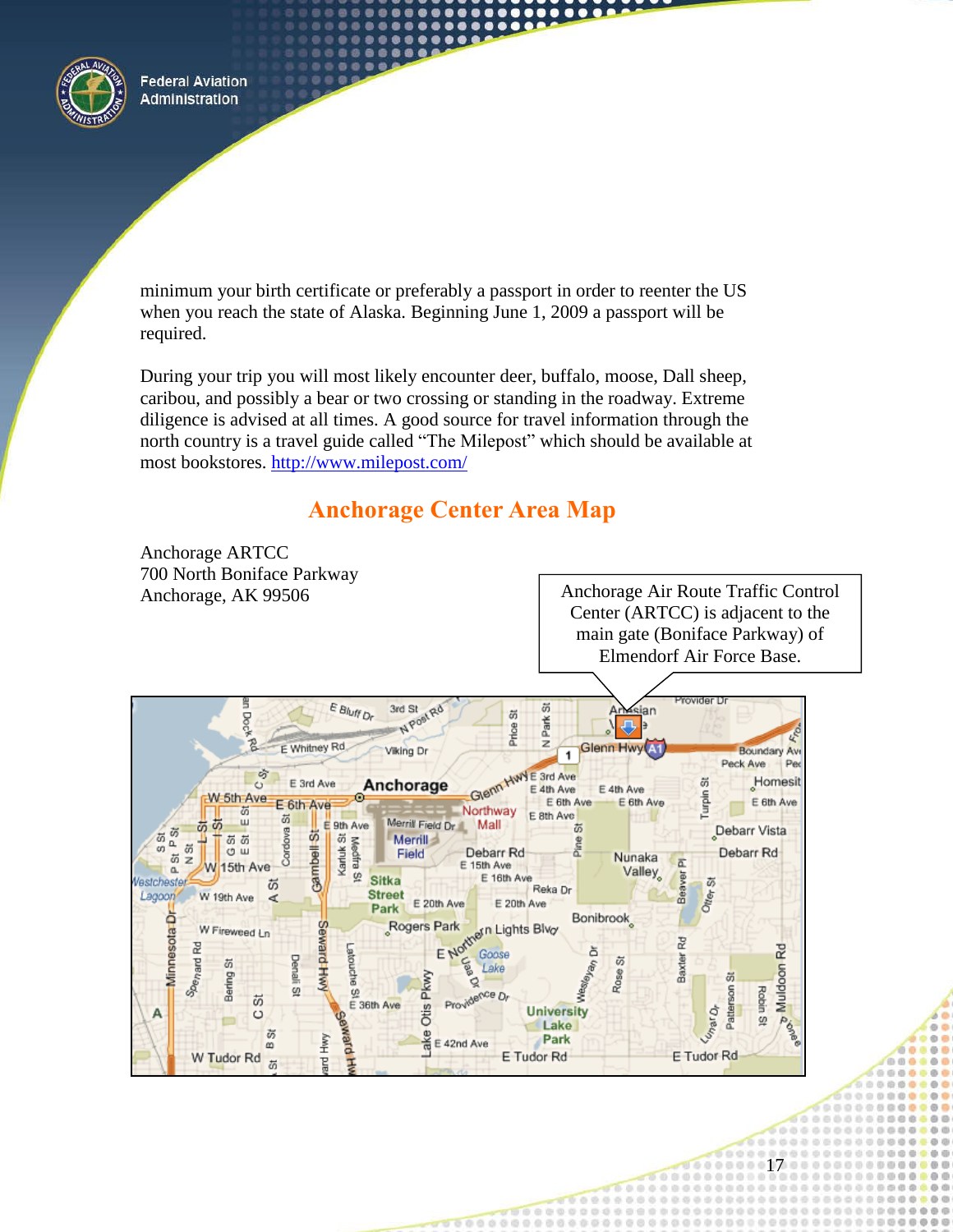

# **Anchorage Center Directory**

<span id="page-17-0"></span>The following list provides the most commonly used phone numbers within the Anchorage ARTCC facility:

| $\gg$ Facility                          | $(907)$ 269-1137 |
|-----------------------------------------|------------------|
| >> Facility Information Line (Recorded) | $(907)$ 269-1411 |
| $\gg$ Facility Night & Weekend          | $(907)$ 269-1103 |
| >> Manager's Office                     | $(907)$ 269-1137 |
| >> Emergency Contact Number             | $(907)$ 269-1103 |
| $\gg$ Training Department               | $(907)$ 269-1129 |

>> Facility Fax

(907) 269-1186